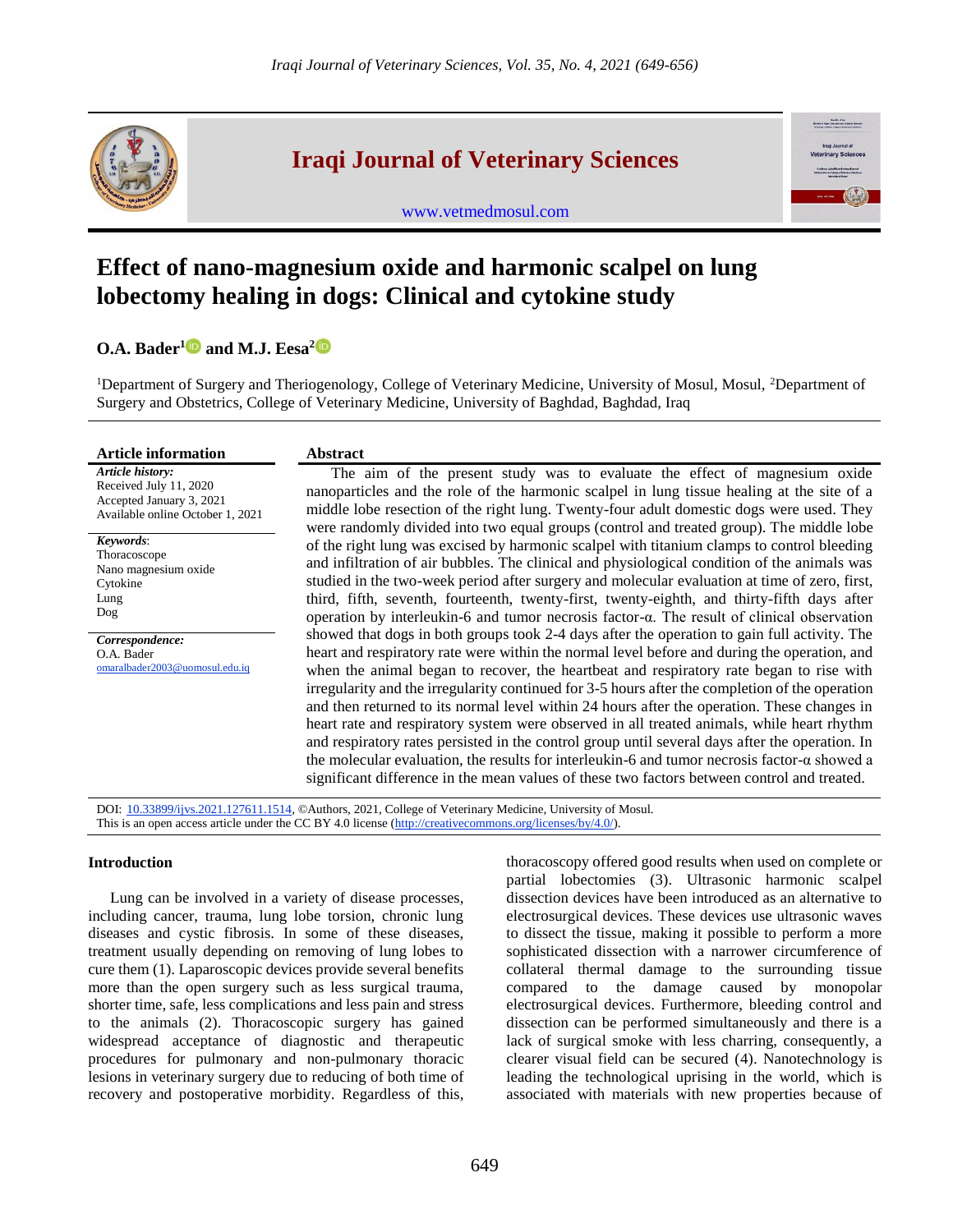their small size, significantly unlike their bulk complements, and significantly dissimilar biological, chemical, and physical properties (5). Between recognized metal oxide NPs, magnesium oxide (MgO) has been broadly studied because it is exclusive rigid with high ionic properties, crystal structure and humble stoichiometry (6). MgO has good bioactive capabilities, biocompatibility, and magnesium ions have no toxicity (7). MgO NP is one of nanomaterials whose effects on living cells are persisted not known (8).

Many studies are claiming that MgO NP, play positive roles in cells or animals, MgO NP has an anti-inflammatory and analgesic effect.

#### **Materials and methods**

Twenty-four adult local breed male dogs, the average ages between 2-3 years and weighing between 15-25 Kg were used in this experimental study. Dogs were divided randomly into two equal groups. Animals were housed 14 days before surgical intervention. All dogs were treated against internal and external parasites by using Ivermectin 1% at a dose of 0.2-0.4 mg/kg B.W. subcutaneously and repeated after 14 days (9). The animal undergoing operation was kept for 24 and 6 hours without food and water respectively, tidal volume was measured preoperatively by using a spirometer (Figure 1A).

#### **Surgical operation**

Area at the right thoracic region was prepared for aseptic surgery from first to last ribs. The animal has been given atropine sulfate 0.04 mg/kg B.W subcutaneously as a premedication, then ten minutes later the animal injected by 2.5% thiopental 12 mg/kg B.W intravenously (10), to facilitate the introduction of endotracheal tube. Then the animal was connected to an inhalation anesthetic machine (closed method) which is supported with positive pressure ventilator using halothane-oxygen mixture 1-1.5 minimum alveolar concentration (MAC) value of halothane and oxygen flow 1-2.5 L/minute. The animal was controlled on the surgical table at lateral recumbence with the head kept a little high. Ringer lactate solution at a dose of 8-10 ml/kg/hours was given intravenously pre, during and postoperation (11).

A small skin incision about 1 cm was done between the tenth and eleventh ribs in the midway of rib length, then pursing suture technique was done around the incision site using No. 2/0 polyglactin 910 suture material. Then a blunt dissection was made to open the intercostal muscles to allow insertion of the trocar and cannula 10 mm into thoracic space for establishment of the pneumo-thorax. The key parameters of insufflator of the intrathoracic pressure were fixed at 3-6 mm/Hg according to the size of animal's chest. Telescope was inserted through this port to investigate the right lung and surrounding structure. Then two other ports were required for lung lobectomy, the first one 5 mm was placed

in the ventral third of the ninth intercostal space (for grasper) while the other 10 mm was placed in the dorsal third of the ninth intercostal space (for harmonic scalpel and clip applicator) using same procedure for induced of first port and under the vision of telescope. After localization of the appropriate lung lobe hilus, the grasper was used to hold the right middle lobe (Figure 1B), clip applicator was used for ligature of the bronchus and blood vessel using double titanium clips 10 mm (Figure 2). After that the right middle lobe was coagulated and transected by using harmonic scalpel above the titanium clips, through coagulation and cutting mode at levels of 3-5 on footswitches of device (Figure 3), then the resected lobe was removed through enlarged dorsal port to permit exiting the lung lobe (Figure 4A). In the treated group same as control group but MgO NP solution which is prepared by dissolving MgO NP in distal water, was infiltrated in and around the stump of the resected lobe using a special thoracoscopic needle (Figure 4B) in a dose of 100 μg/ml (12). The stump was observed for air leakage or bleeding, in which normal saline was pushed in the thoracic cavity at the stump site to make sure if there is air leakage from the stump then the saline was removed through suction- irrigation machine. Deflation of pneumothorax was done then instruments, telescope and ports were removed and the ports incision sites were closed subsequently by using simple continuous technique using polyglactin 910 No. 2/0 for closure of pleura, intercostal muscles and subcutaneous tissues. Skin was closed by simple interrupted suture technique using silk No. 0. Tramadol at a dose of 1-5 mg/kg B.W twice daily was injected at the first 2 days in a constant dose after surgery to control pain (10). Skin suture was removed after 10 days' post-operation.



Figure 1: Measuring the tidal volume preoperatively using spirometer (A). Holding of right middle lobe by grasper  $\rm (arrow)$  (B).

#### **Blood sampling**

Blood was collected from experimental animals before the surgical intervention which considered as zero time then at 1, 3, 5, 7, 14, 21, 28 and 35 days after surgical operation. The blood collected by clean test tube contain special gelatin for separation of serum at room temperature through centrifugation at 3500 RPM for 10 minutes, serum was then aspirated by a pipette and transferred to a plastic vial. Serum samples were analyzed by using ELISA and diagnostic kits for interleukin-6 and TNF which were specific for canine.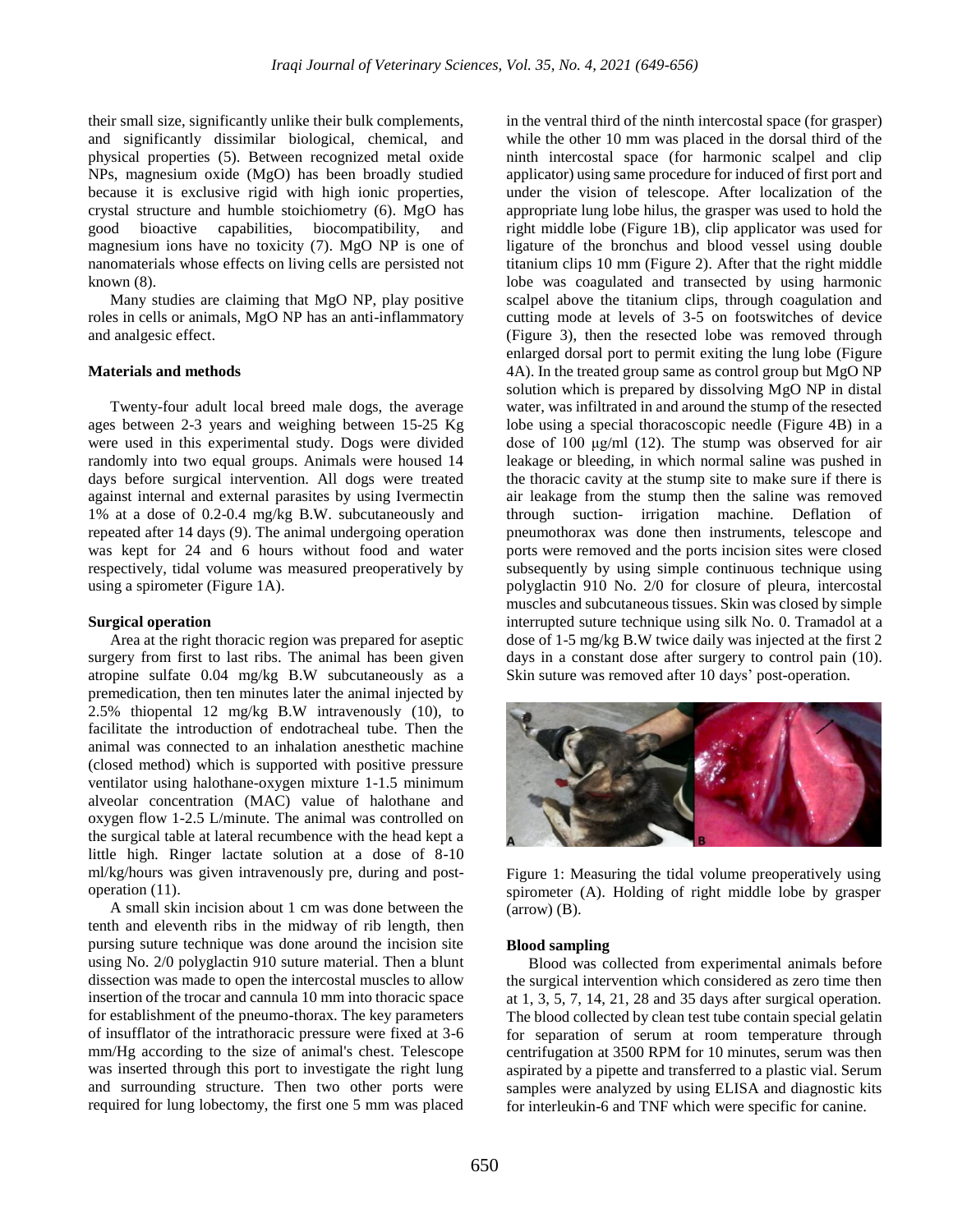

Figure 2: Placing of titanium clips around bronchus and blood vessel by clip applicator (arrow) (A). Placing of double titanium clips around bronchus and blood vessels (arrow) (B).



Figure 3: Cutting of the right middle lobe using harmonic scalpel (arrow) (A). Complete cutting of right middle lobe (black arrow) and stump (yellow arrow) (B).



Figure 4: Removing of the resected lobe from enlarged port site (arrow) (A). Infiltration of MgO NPs solution in the line of resected lobe (stump) using special thoracoscopic needle  $\rm (arrow)$  (B).

#### **Statistical analysis**

Computer package (Sigma plot V12.0/SYSTAT software) was used to conduct the parameter analysis. Data were presented as means  $\pm$  SE (standard error) and were analyzed using one-way analysis of variance (ANOVA) and t-test with the significant level set on P<0.01 and the differences among the groups were determined by Duncan's multiple range test (13).

#### **Results**

#### **Physiological evaluations**

The animals were observed daily and all clinical observations were recorded, including animals' activity (posture, motion, alert to surrounding, appetite, urination and

defection). In which most of the dogs in both groups took 2- 4 days' post-operation to gain full activity, except 4 dogs in control group remain inactive during the first 4-7 days' postoperation. Body temperature was within the normal range in the treated group, while animals in the control group show slight elevation especially in the first 3-4 days' postoperation (dogs in both groups show slight decrease in the body temperature at the end of operation and continued 1-2 hour after operation).

#### **O<sup>2</sup> and Co<sup>2</sup> measurement**

The concentration of  $O_2$  and  $Co_2$  were measured using capnograph apparatus pre, during and postoperatively. The concentration of  $O_2$  pre and during operation was between 90-100% of the blood and it maintained at this concentration with fresh  $O_2$  which is continued even after animal recovery until the occurrence of body adaptation and these phenomena sometimes may take 2-3 hours post operation. But in some cases, and after stop of fresh  $O_2$  supply post operation the concentration of  $O_2$  was decreased into 70%. While the concentration of Co<sup>2</sup> pre-operatively was between 30-35% of the blood and during the operation it maintained at this concentration, the Co<sub>2</sub> concentration showed not raised above 50% or less than 25% (normal range between 25- 50%). After operation, the  $CO<sub>2</sub>$  concentration was disturbed up and down from the normal range but it returns to the normal level a few hours after the operation.

#### **Heart and respiratory rates**

In this study the heart and respiratory rates clearly differed between pre and post operation, the heart rate was within the normal limit pre and during the operation which was mainly about 85 beats/minute, and when the animal started to recover the heart rate started to elevated with irregular method reaching about 150-160 beats/minute when the dogs completely recovered and this irregularity continued for about 3-5 hours post-operation which then the heart rate started to regulate and reached to 100-110 beats/minute on the first 24 hours. Heart rate then was started to decrease gradually reaching within the normal range at days 2-3 in all treated animals, while in control group lasted until days 7, except 4 dogs which were the heart rate slightly elevated until three weeks of operation.

Respiratory rate also recorded an elevation in their rhythm post operation after being within the normal rate 23 breaths/minute. Respiratory rhythm started to elevated immediately after patient recovery reaching about 80-90 breaths/minute in the first hours (3-5 hours), then the rate started to regulate and decreased as the patient adapted to his condition reaching to about 40-50 breath/minute on the first day post operation. Then the rate start lessened reaching within the normal range at day's 4-5 post operation. This criterion of respiration noticed on all treated animals, while on control group regularity of respiratory rate lasted until 7- 10 days' post-operation, except 4 animals of giving slightly elevation from normal range until the biopsy time. During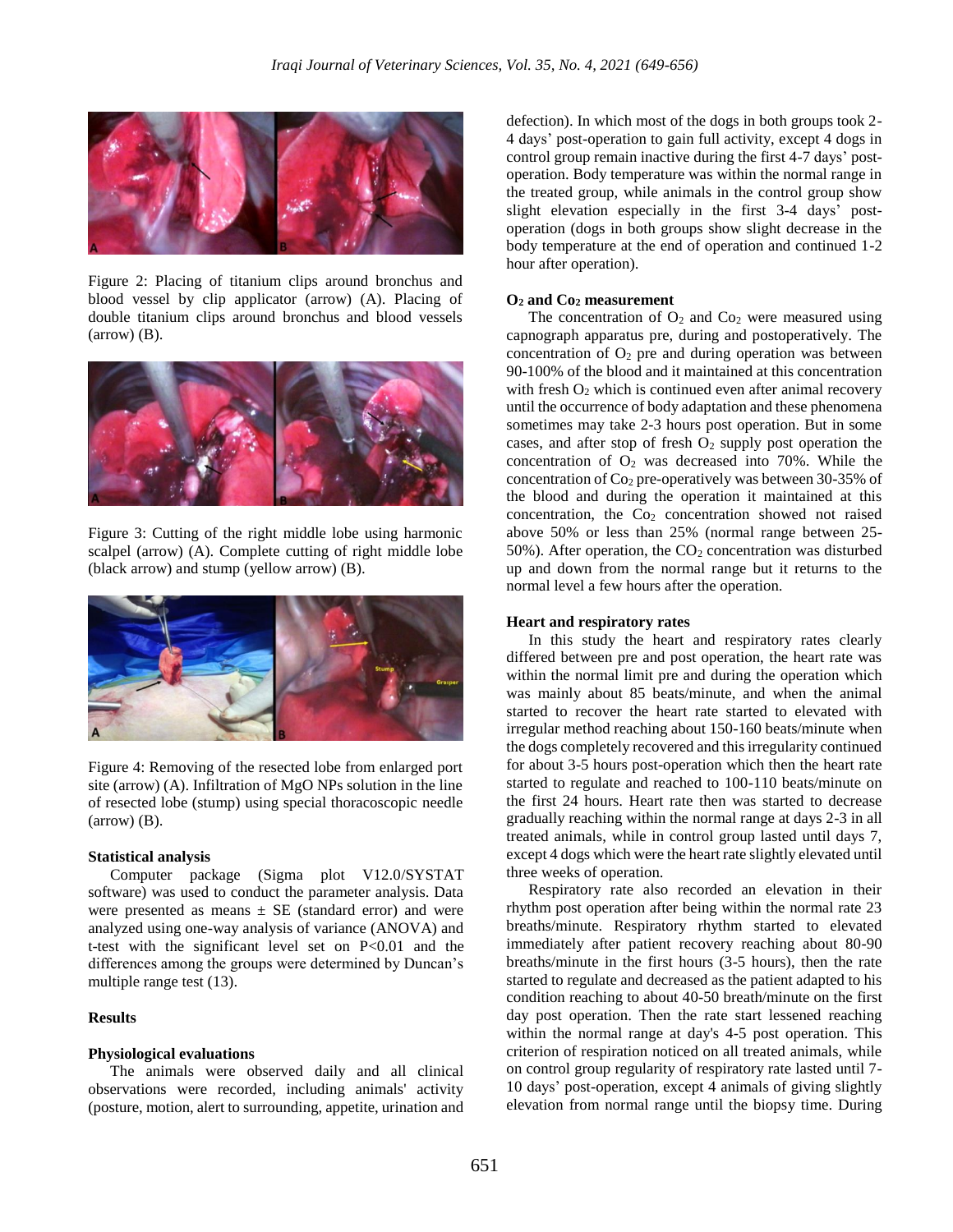exercise, the treated group seems to show normal breathing, while in the control group 4 animals tired quickly and laying down after slight exercise, and the rate of respiration increased and take a period of time to be decreased.

#### **Tidal volume**

The tidal volume varies from one animal to another; moderate tidal volume was about 450-500 ml. The tidal volume was decreased comparing with its first reading and this decrease was about 15-20% from the pre-operative reading. At the first hour's post-operation the measuring of tidal volume did not give us an acceptable reading due to irregular respiration, but when the respiration becomes regular decreasing tidal volume was noticed. Then the tidal volume began to increase reaching to its previous reading at 3-4 days in all treated animals, while in control group most animals take about 10 days to be within previous reading except 4 animals which their tidal volume was not reached to the previous reading but near of it after 3 weeks post operation.

#### **Interleukin-6**

The results of IL-6 showed a significant difference in the mean values of the IL-6 between control and treatment groups in all periods at  $P<0.01$  when comparing the two groups on 1<sup>st</sup>, 3<sup>rd</sup>, 5<sup>th</sup>, 7<sup>th</sup>, 14<sup>th</sup>, 21<sup>th</sup>, 28<sup>th</sup> and 35<sup>th</sup> days postoperatively (Figure 5 A and B), also there is a significant difference in the mean values of the IL-6 in the same group when comparing different days at P<0.01 (Figure 7 A). and treated groups at different period post-operation.

#### **Tumor necrosis factor-α**

The results of TNF- $\alpha$  showed a significant difference in the mean values of the TNF between control and treatment groups in all periods at  $P<0.01$  when comparing the two groups on  $1^{st}$ ,  $3^{rd}$ ,  $5^{th}$ ,  $7^{th}$ ,  $14^{th}$ ,  $21^{th}$ ,  $28^{th}$  and  $35^{th}$  days postoperatively (Figure 6 A and B), also there is a significant difference in the mean values of the TNF- $\alpha$  in the same group when comparing different days at  $P<0.01$  (Figure 7 B).



Figure 5: Show the difference values of IL-6 in control



Figure 6: Show the difference values of TNF- $\alpha$  in control and treated groups at different period post-operation.



Figure 7: Show the difference values of IL-6 within each group at different period post-operation (A). The difference values of TNF-α within each group at different period postoperation (B).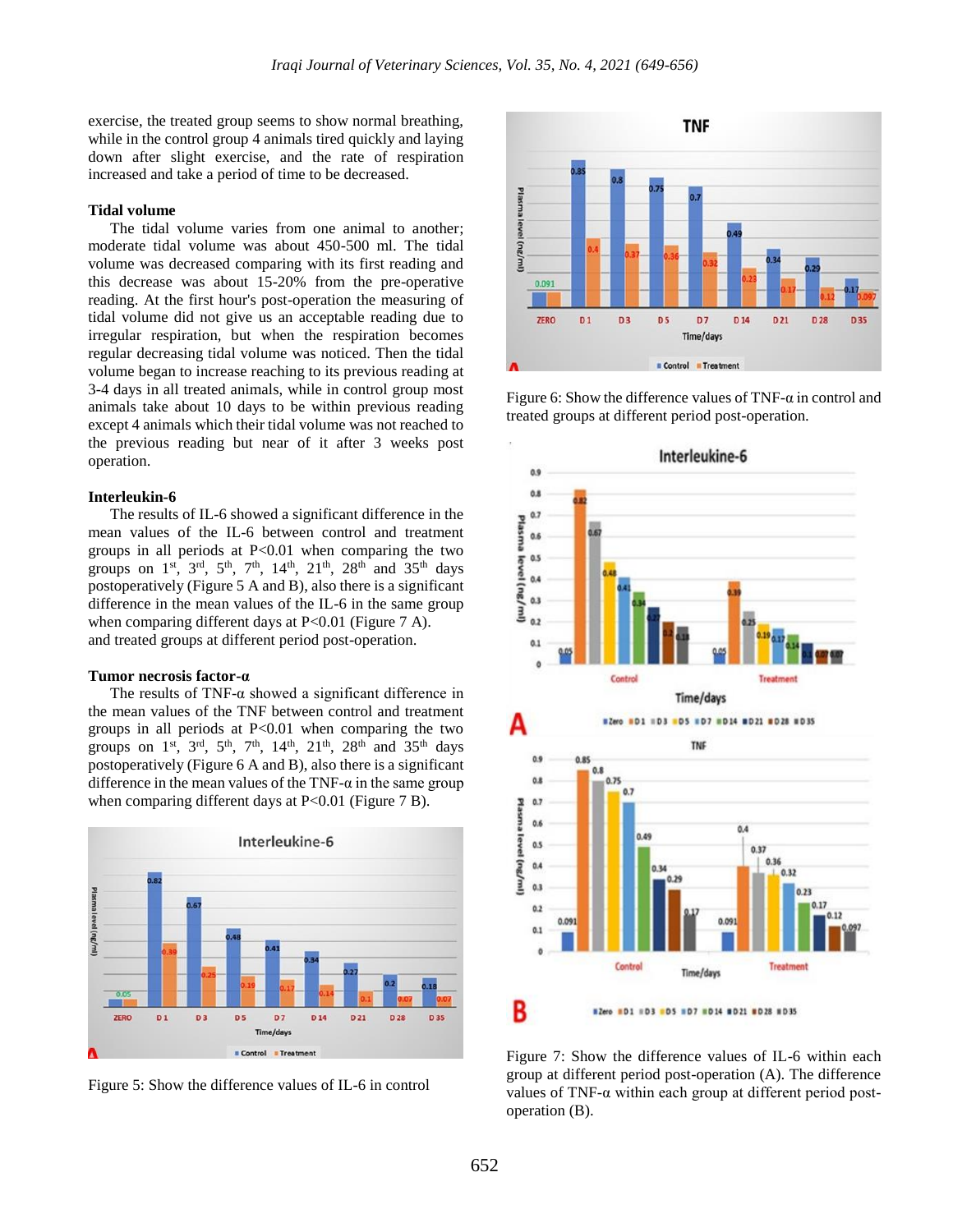#### **Discussion**

#### **Physiological parameters**

In both groups the body temperature was slightly decreased 1-2 hours post operation, this might be due to the effect of inhalation anesthesia on thermo-regulatory center, this change agreed with Kurz (14), who illustrated that both anesthesia and surgery dramatically alter body temperature control, and as a result of intraoperative core, temperature below 1 to 3ºC. In treated group, body temperature was within the normal range, while in control group show slight elevation; this time was elapse into 3-4 days' post operation to return into normal level. The variation might be due to effect of nano materials as antibacterial activities to decrease the inflammatory reaction, this finding is agreed with Maji *et al*. (15), which demonstrated that magnesium oxide nanoparticles possessed statistically significantly antibacterial activities.

In both groups, the heart rates were within normal level during operation but start to elevate at recovery period and irregularity continue for about 3-5 hours' post-operation, then regulate on the 24 hours post operation. Heart rate started to decreased gradually and reaching within normal level at 2-3 days' post-operation in all treated animals, while in control group lasted until 7 days post-operation. This irregularity, elevation then decrease and became within the normal level might be due to that thoracoscopic lobectomy has been demonstrated to be associated with postoperative complications and this agreed with Erol *et al*. (16), who described that the most common complication observed in patients for whom lung resection performed are postoperative cardiac complications. Postoperative atrial arrhythmias are common after pulmonary lobectomy and they are associated with stroke, death, increased length of stay and readmission. Identifying at-risk patients will allow for tailored prophylaxis strategies.

The respiratory rate was consecutive with change of heart rate, in which elevating in the first 3-5 hours' post-operation and started to regulate and decrease on 24 hours' postoperation, these start to reach within normal range at days 4- 5 post-operation. This criterion of respiration noticed on all treated animals, while on control group regularity of respiratory rate lasted until 7-10 days' post operation. This phenomenon might be related with adaptability of the lung to compensate of the deprivation of the right middle lung lobe, these results agreed with Wakamatsu *et al*. (17), who explained that dogs were capable of respiratory compensation immediately after pneumonectomy and maintained appropriate oxygenation and remained hemodynamically stable. Dogs undergoing pneumonectomy may have already begun to institute compensatory mechanisms for reduced pulmonary function, explaining the superior function of existing pulmonary parenchyma. In addition, the contralateral lung lobes may be able to expand to a greater degree after pneumonectomy compared to single lobectomy.

In treated group during exercise, there is tolerance to it and shows normal breathing after exercise, but in control group some animals were tired, lying down or increase in respiratory rate level after exercise. This difference between two groups might be due to the action of MgO NPs on the promotion of healing prosses. These observations of our results provided by other workers Kim *et al*. (18), who demonstrate that lobectomy patients suffered significant reduction of functional reserve, with almost equal deterioration between lung function and exercise capacity. The pulmonary functional reserve and exercise capacity of the patient decrease as a result of resection of the lung parenchyma after thoracotomy. Depending on the amount of lung tissue resected, a decrease in breathing capacity, in diffusion capacity, or maximal cardiac output occur which limits maximum oxygen consumption (19).

Another reason for the reduction in exercise capacity and functional reserve can be explained as pain and chest wall limitation due to surgical injury, besides lung parenchyma loss (20). Despite the introduction of techniques that cause less injury to the chest wall, such as video-assisted thoracoscopic surgery, patients after lung resection experience a significant decrease in exercise tolerance within the first 2 weeks after surgery which originated from a complex spectrum of interacting factors including the inhibiting effects of thoracic pain, the loss of pulmonary volume corresponding to the resected segments (19). Also, Torabi *et al*. (21), demonstrated that Nano-MgO induces greater analgesic and anti-inflammatory effects through central and peripheral mechanisms and the nanoparticles at lower doses were able to improve anxiety and pain perception in the presence of acute stress, so that in treated group animals show rapid exercise tolerance rather than in control group.

#### **Blood O<sup>2</sup> and Co<sup>2</sup> findings**

The normal concertation of blood  $O_2$  in dogs was between 90-100%, but after lung thoracoscopic lobectomy in our study, the concentration was disturbed and reached to 70% so that the animal was continued to supply with  $O_2$  till 2-3 hours' post-operation to an adaptation of patient to maintain the level of  $O_2$  within the accepted range. This decrease of  $O<sub>2</sub>$  concentration in blood after lobectomy might be due to the effect of air exchange between alveoli and interstitial tissue, as a result of middle lobe loss of right lung. Maggiore *et al*. (22), explained that post-extubation respiratory failure following major surgery is common and a substantial proportion of the patients requires prolonged mechanical ventilation and prolonged intensive care unit or hospital stay. Postoperative pulmonary complications such as hypercapnia and atelectasis which increase mortality are particularly attributable to adverse prognosis in patients with thorax surgery especially with lobectomy. In some of the patients specially those who have lobectomy it is ineffective in compensating for loss in lung volume or in maintaining gas exchange, so a positive airway pressure to improves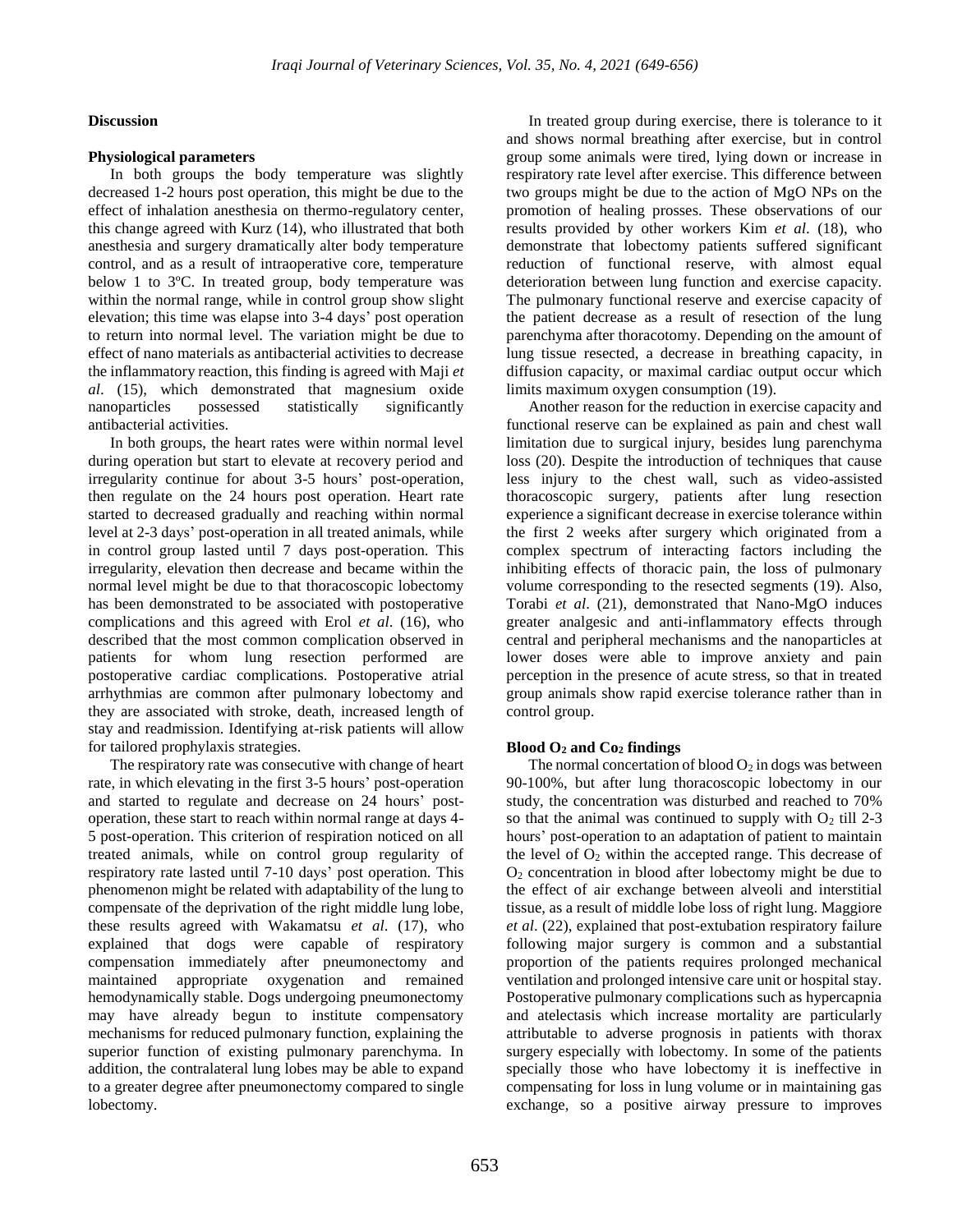oxygenation by increasing end-expiratory lung volume is indicated.

#### **Tidal volume**

The moderate tidal volume was about 450-500 ml, these were decreased for about 15-20% from the pre operation, then after the respiratory rate became regular, the tidal volume begins to increase and reaching within normal level at day 3-4 days in all treated animals, while in control group most animals take about 10 days to be within previous reading, these findings conformable with Nomori *et al*. (23), which explained that loss of lung tissue can severely deteriorate the function of ventilating the lungs which may lead to respiratory failure, additional loss of lung tissue contributes to their disability, postoperative pulmonary function was different according to the lobe resected. The reduction of lung function after surgical resection of lung parenchyma depends on the parenchyma lost. There was a significant decrease in pulmonary function due to a greater loss of functional lung volume at immediate postoperative periods.

#### **Interleukin-6 evaluation**

The level of interleukin-6 in the present study showed a significant difference between both groups along the period of  $1<sup>st</sup>$ ,  $3<sup>rd</sup>$ ,  $5<sup>th</sup>$ ,  $7<sup>th</sup>$ ,  $14<sup>th</sup>$ ,  $21<sup>th</sup>$ ,  $28<sup>th</sup>$  and  $35<sup>th</sup>$  days post-operation at the level of P<0.01. This result of high level of interleukin-6 in control group compared with low level of interleukin-6 in treated group might be attributed to inflammation, this finding was agreed with Störmann *et al*. (24), who reported that physiological concentrations of IL-6 are relatively low in serum. These concentrations are rapidly elevated in response to inflammation, trauma or injury and in critical illness and may reach a high quantitative level in the mg/mL of serum. The magnitude of IL-6 elevation correlates with the extent of tissue trauma/injury severity; IL-6 measurements are often better predictors of disease activity than assessments of C reactive protein (CRP). Elevated concentrations of IL-6 are, therefore, an early indicator of infection or inflammation and are integral to immunological host defense. Also, Qiao *et al*. (25), demonstrate that in large animal models like canine and porcine serum concentration of IL-6 reaches its peak within 24 h after injury and this could be useful for the prediction of post-traumatic complications.

There is a significant difference within the same group at different period post-operation. These results were revealed that decreased level of interleukin-6 gradually on the elapse of time post-operation. These consequences might be associated with a decrease of inflammation, this scientific agree with Das *et al*. (26), who referred that serum interleukin-6 levels peaked immediately after surgery and gradually declined to preoperative level on postoperative days, but it remained persistently higher in a patient who developed postoperative complication. Good postoperative analgesic nursing can relieve the excessive stress reaction, regulate the level of cytokines, balance the levels of

inflammatory and anti-inflammatory factors and relieve the immunosuppression. The intraoperative analgesia and postoperative patient-controlled analgesia can not only relieve the postoperative pain, but also reduce the level of proinflammatory factors in blood and thus inhibit the excessive stress reaction, so that in treated group the level of IL-6 and TNF- $\alpha$  was lower than the control group, this might be due to the anti-inflammatory and analgesic effect on nano MgO. These results were approved via other researchers like Moeini-Nodeh *et al*. (27), who reported that MgO NPs can play a positive role in cells and animals. MgO NPs have an anti-inflammatory role also have protection against oxidative stress, lipid peroxidation, cytotoxicity and diabetic disorders.

#### **Tumor necrosis factor-α evaluation**

The level of tumor necrosis factor in our study shows significant difference between two groups at the period of  $1<sup>st</sup>$ ,  $3<sup>rd</sup>$ ,  $5<sup>th</sup>$ ,  $7<sup>th</sup>$ ,  $14<sup>th</sup>$ ,  $21<sup>th</sup>$ ,  $28<sup>th</sup>$  and  $35<sup>th</sup>$  days post-operation at the level of P<0.01, which appeared that the level of tumor necrosis factor was high in the control group compared with a treated group. Tumor necrosis factor is secreted mainly by activated macrophages and lymphocytes in response to cell damage caused by infection and inflammatory response, this coincided with Faz-Lopez *et al*. (28), who demonstrated that TNF-α levels are elevated in both the serum and the bronchoalveolar lavage fluid which participates in the pathophysiology of the systemic inflammatory response in critically ill patients such as acute lung injury.

Also, Liu and Tang (29), demonstrate that TNF- $\alpha$  is a key cytokine involved in the generation of the acute inflammatory response. This inflammatory cytokine is primarily produced by immune cells, such as monocytes and macrophages, but a number of non-immune cell types, including fibroblasts, neurons, keratinocytes and smooth muscle cells, also produce TNF-α. The plasma level of TNF- $\alpha$  is increased in response to severe traumatic injury, low TNF-α levels have been reported to promote the remodeling or replacement of injured tissue by stimulating fibroblast growth. Peak plasma TNF-α levels were detected 24 h after injury and then gradually subsided. Furthermore, Fehaid and Taniguchi (30), demonstrated that TNF- $\alpha$  is a major proinflammatory cytokine and is usually detected in the early stage of cell inflammation and has many known signal transduction pathways such as the induction of cell death. In contrast, in cells exposed to both TNF- $\alpha$  and NPs, the nanoparticles non-specifically bind to TNFR1 and TNFα binds specifically with the same receptor, forming a TNFR1-TNFα-NPs complex which then enters the cells by receptor-mediated endocytosis. TNF-α is then released from the receptor and induces apoptosis.

The receptors might still bind to NPs, thus disturbing the receptor's shape, molecular weight, and characteristics, leading to disturbance of its normal pathway of being recycled to the cell membrane, resulting in less TNFR1 on the cell membrane and more inside the cells. This molecular mechanism explains how TNFR1 would play a role in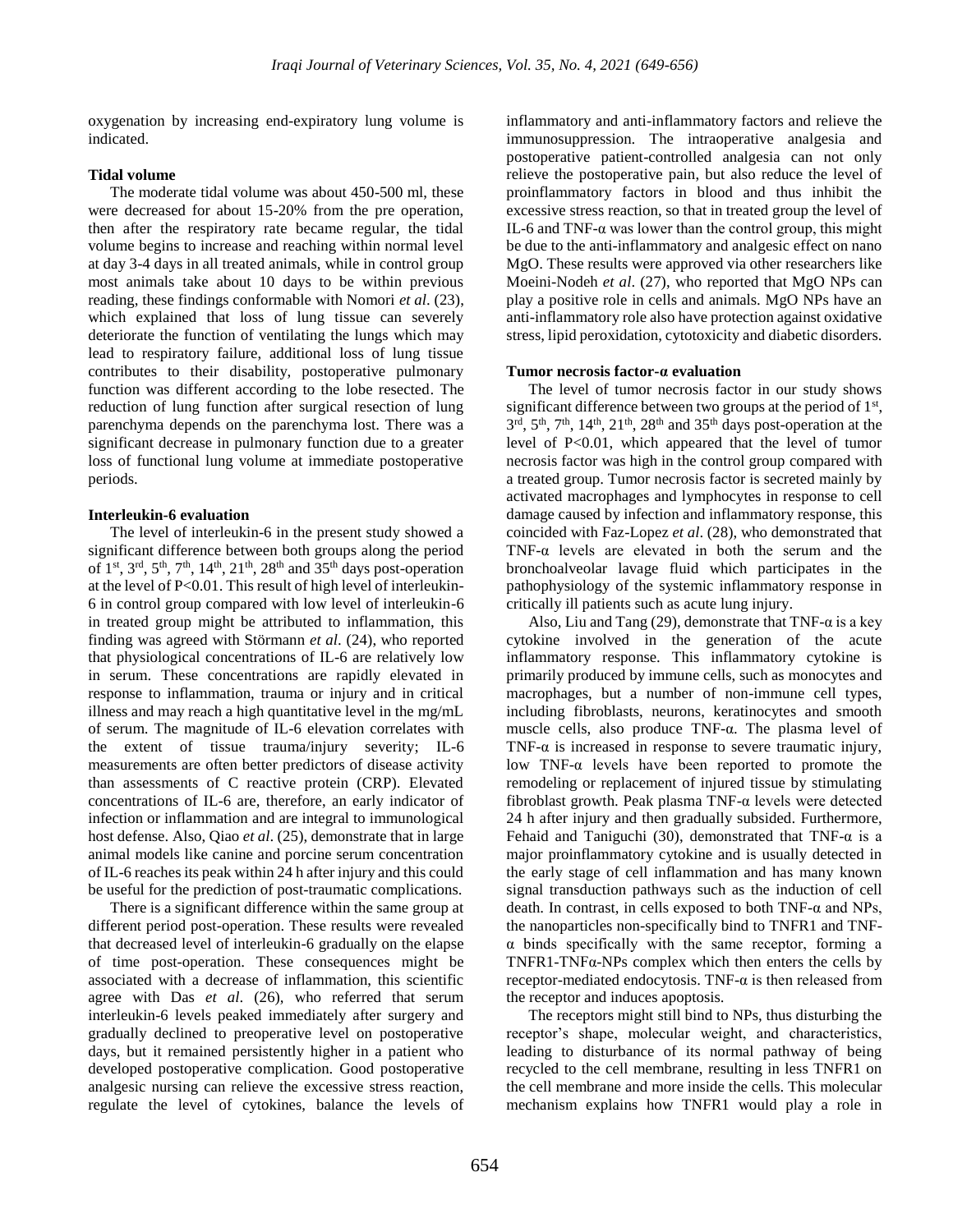increasing the cellular uptake of NPs and reducing TNF- $\alpha$ induced apoptosis as a result.

The mechanism clarifies that the NPs - TNFR1 complex hinder the re-expression pathway of the receptors on the cell membrane leading to decrease in the TNF-α signal transduction and its apoptotic effect. These mechanisms were agreed with our results in treated group in which decrease level of TNF- $\alpha$  in treated group compared with control group.

There is a significant difference in  $TNF-\alpha$  concentration within the same group at different period this may be due to elevation of TNF-α concentration in the early stage of inflammation and tissue damage, this coincided with Shapouri-Moghaddam *et al*. (31), who exhibited that TNF-α is secreted by activated M1 macrophages and plays a dominant role in host defense reaction and a variety of biologic effects, such as cell differentiation, proliferation and multiple pro-inflammatory effects. The blood concentration of TNF- $\alpha$  is significantly increased which indicated the expression of pro-inflammatory cytokines and the intensified inflammation.

#### **Conclusion**

Magnesium oxide nanoparticles enhancing healing with minimal pathological changes at the surgical site.

#### **Acknowledgments**

The authors wish to express their thank to college of veterinary medicine, in both University of Mosul and University of Baghdad, to support this stud.

#### **Conflict of interest**

No conflict of interest.

#### **References**

- 1. Yhee JY, Im J, Nho RS. Advanced therapeutic strategies for chronic lung disease using nanoparticle-based drug delivery. J Clin Med. 2016;5(9):82-95. DOI: [10.10.3390/jcm5090082](http://www.doi.org/10.10.3390/jcm5090082)
- 2. Malik ZJ, Eesa MJ. Laparoscopic partial splenectomy by using two techniques in goats. Iraqi J Vet Med. 2015;39(1):56-61. DOI: [10.30539/iraqijvm.v39i1](https://doi.org/10.30539/iraqijvm.v39i1)
- 3. Nylund AM, Hoglund OV, Fransson BA. Thoracoscopic-assisted lung lobectomy in cat cadavers using a resorbable self-locking ligation device. Vet Surg. 2019;48(4):563-569. DOI: [10.10.1111/vsu.13109](http://www.doi.org/10.10.1111/vsu.13109)
- 4. Lee D, Jung BK, Roh TS, Kim SK. Ultrasonic dissection versus electrocautery for immediate prosthetic breast reconstruction. Arch Plast Surg 2020;47(1):20-25. DOI: [10.5999/aps.2019.00759](https://doi.org/10.5999/aps.2019.00759)
- 5. Tang ZX, Lv BF. MgO nanoparticles as antibacterial agent: preparation and activity. Braz J Chem Eng. 2014;31(3):591-601. DOI: [10.10.1590/0104-6632.20140313s00002813](http://www.doi.org/10.10.1590/0104-6632.20140313s00002813)
- 6. Bindhu MR, Umadevi M, Micheal KM, Arasu MV, Al-Dhabi NA. Structural, morphological and optical properties of MgO nanoparticles for antibacterial applications. Mat Let. 2016;166(1):19-22. DOI: [10.1016/j.matlet.2015.12.020](https://doi.org/10.1016/j.matlet.2015.12.020)
- 7. Zhao Y, Liu B, You C, Chen M. Effects of MgO whiskers on mechanical properties and crystallization behavior of PLLA/MgO

composites. Mat Desi. 2016;89(5):573-581. DOI: [10.1016/j.matdes.2015.09.157](https://doi.org/10.1016/j.matdes.2015.09.157)

- 8. Starlinger P, Assinger A. Importance of platelet-derived growth factors in liver regeneration. Exp Rev Gast Hepat. 2016;10(5):557-559. DOI: [10.1586/17474124.2016.1158100](http://dx.doi.org/10.1586/17474124.2016.1158100)
- 9. Basso W, Grandt LM, Magnenat AL, Gottstein B, Campos M. *Strongyloides stercoralis* infection in imported and local dogs in Switzerland: from clinics to molecular genetics. Parasitol Res. 2019;118(1):255-266. DOI: [10.1007/s00436-018-6173-3](http://dx.doi.org/10.1007/s00436-018-6173-3)
- 10. Ko JC. Anesthesia and pain management in dogs and cats. UK: Manson Publishing Ltd; 2013. 92-93 p.
- 11. Hosseini SV, Dehghani M, Khazraei H, Karami MY, Karbasi S Banihashmi SH. Human amniotic membrane effect on colorectal anastomosis in dogs undergoing radiotherapy with/without diverting stoma: An experimental preliminary study. Int J Radiat Res. 2017;15(2):213-218. DOI[: 10.18869/acadpub.ijrr.15.2.213](http://dx.doi.org/10.18869/acadpub.ijrr.15.2.213)
- 12. Moeini-Nodeh S, Rahimifard M, Baeeri M and Abdollahi M. Functional improvement in rats' pancreatic islets using magnesium oxide nanoparticles through antiapoptotic and antioxidant pathways. Biol Trace Elem Res. 2017;175(1):146-155. DOI: [10.1007/s12011-](http://www.doi.org/10.1007/s12011-016-0754-8) [016-0754-8](http://www.doi.org/10.1007/s12011-016-0754-8)
- 13. Systat Software Inc. Sigma plot V12.0/SYSTAT software. UK; 2016.
- 14. Kurz A. Physiology of thermoregulation. Best Pract Res Clin Anaesthesiol. 2008;22(4):627-644. DOI: [10.1016/j.bpa.2008.06.004](https://doi.org/10.1016/j.bpa.2008.06.004)
- 15. Maji J, Pandey S, Basu S. Synthesis and evaluation of antibacterial properties of magnesium oxide nanoparticles. Bullet Mate Sci. 2020;43(1):25-35. DOI[: 10.1007/s12034-019-1963-5](http://www.doi.org/10.1007/s12034-019-1963-5)
- 16. Erol Y, Ergonul AG, Ozdil A, Nalbantgil S, Cagırıcı U, Turhan K, Cakan A. Assessment of cardiac complications in patients undergoing pulmonary resection. Heart Lung Circ. 2019;28 (7):1099-1101. DOI: [10.1016/j.hlc.2018.08.019](http://www.doi.org/10.1016/j.hlc.2018.08.019)
- 17. Wakamatsu I, Matsuguma H, Nakahara R, Chida M. Factors associated with compensatory lung growth after pulmonary lobectomy for lung malignancy: an analysis of lung weight and lung volume changes based on computed tomography findings. Surg Today. 2020;50(2):144-152. DOI: [10.1007/s00595-019-01863-0](http://www.doi.org/10.1007/s00595-019-01863-0)
- 18. Kim SJ, Lee YJ, Park JS, Cho YJ, Cho S, Yoon HI, Kim K, Lee JH, Jheon S, Lee CT. Changes in pulmonary function in lung cancer patients after video-assisted thoracic surgery. Ann Thora Surg. 2015;99(1):210- 217. DOI: [10.1016/j.athoracsur.2014.07.066](http://dx.doi.org/10.1016/j.athoracsur.2014.07.066)
- 19. Taşkin H, Telli AO, Yuncu G, Taşpinar B, Yalman A, Senol H. Postoperative respiratory muscle training in addition to chest physiotherapy after pulmonary resection: A randomized controlled study. Physio Theory Pract. 2018;(1):1-8. DOI: [10.1080/09593985.2018.1488189](http://www.doi.org/10.1080/09593985.2018.1488189)
- 20. Karenovics W, Licker M, Ellenberger C, Christodoulou M, Diaper J, Bhatia C, Robert J, Bridevaux PO, Triponez F. Short-term preoperative exercise therapy does not improve long-term outcome after lung cancer surgery: A randomized controlled study. Eur J Cardiothora Surg. 2017;52(1):47-54. DOI[: 10.1093/ejcts/ezx030](http://www.doi.org/10.1093/ejcts/ezx030)
- 21. Torabi M, Kesmati M, Pourreza N, Najafzadeh Varzi H, Galehdari H. Neurobehavioral and biochemical modulation following administration of MgO and ZnO nanoparticles in the presence and absence of acute stress. Life Sci. 2018;203(1):72-82. DOI: [10.1016/j.lfs.2018.04.023](http://www.doi.org/10.1016/j.lfs.2018.04.023)
- 22. Maggiore SM, Battilana M, Serano L, Petrini F. Ventilatory support after extubation in critically ill patients. Lan Respir Med. 2018;6(12):948-962. DOI: [10.1016/S2213-2600\(18\)30375-8](http://www.doi.org/10.1016/S2213-2600(18)30375-8)
- 23. Nomori H, Shiraishi A, Cong Y, Sugimura H, Mishima S. Differences in postoperative changes in pulmonary functions following segmentectomy compared with lobectomy. Eur J Cardiothorac Surg. 2018;53(3):640-647. DOI[: 10.1093/ejcts/ezx357](http://www.doi.org/10.1093/ejcts/ezx357)
- 24. Störmann P, Wagner N, Kohler K, Auner B, Simon TP, Pfeifer R, Horst K, Pape HC, Hildebrand F, Wutzler S, Marzi I, Relja B. Monotrauma is associated with enhanced remote inflammatory response and organ damage, while polytrauma intensifies both in porcine trauma model. Eur J Trauma Emer Surg. 2020;46(1):31-42. DOI: [10.1007/s00068-](http://www.doi.org/10.1007/s00068-019-01098-1) [019-01098-1](http://www.doi.org/10.1007/s00068-019-01098-1)
- 25. Qiao Z, Wang W, Yin L, Luo P, Greven J, Horst K, Hildebrand F. Using IL-6 concentrations in the first 24 h following trauma to predict immunological complications and mortality in trauma patients: a meta-